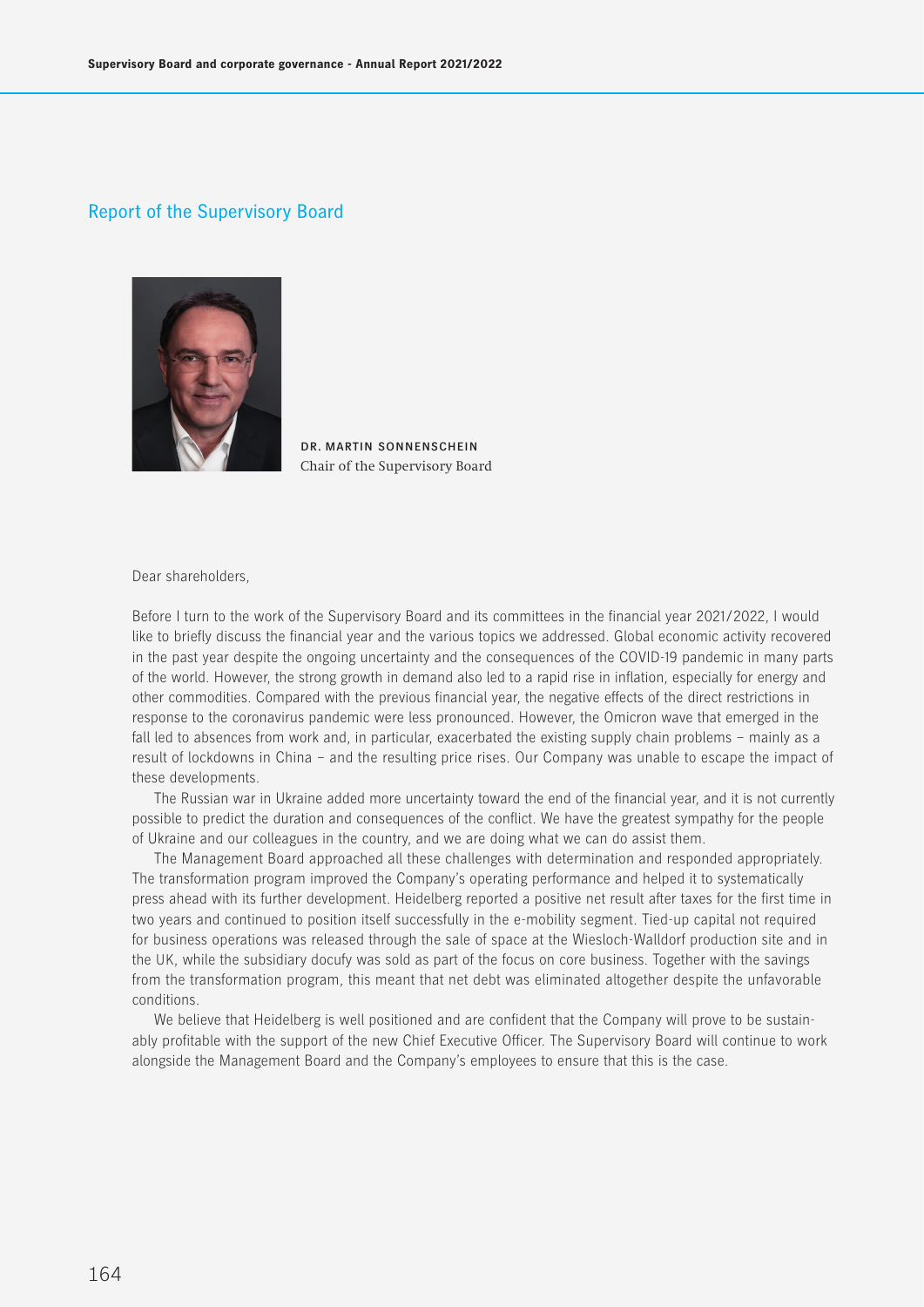### **Close cooperation between Management Board and Supervisory Board**

The Supervisory Board of Heidelberger Druckmaschinen Aktiengesellschaft again performed its duties in accordance with the law, the Articles of Association and its Rules of Procedure in full in the financial year 2021/2022. The Supervisory Board continuously monitored the Management Board, regularly advised it on the running of the Company and oversaw key strategic issues. We were assured of the legality, expediency and compliance of the work of the Management Board at all times.

The Management Board reported to the Supervisory Board regularly, promptly and comprehensively in written or verbal form on all matters relevant to the Company, meaning that it met its information obligations in full. These include planning, corporate strategy, major transactions by the Company and the Group, and the associated opportunities and risks, compliance issues, and cybersecurity. The Management Board kept the Supervisory Board informed continuously and in detail about the Group's sales, earnings, employment and business performance, and the Company's financial position. On receipt of the information, the Supervisory Board discussed and dealt with all the above topics in depth. In particular, the Supervisory Board discussed and examined all business transactions of significance to the Company verbally and in writing with the Management Board. In addition, the Supervisory Board and the Audit Committee dealt intensively with other material concerns of the Company in their meetings and separate discussions. The members of the Supervisory Board also discussed current topics with the Management Board outside of meetings. The Chair of the Supervisory Board was in continuous contact with the Management Board and especially with the Chief Executive Officer and discussed significant current issues and developments at the Company with them. The focal points of these discussions included strategy, risk management and the Company's business situation. The chairs of the Supervisory Board and the committees reported on key findings no later than the next Supervisory Board meeting. Against this backdrop, the Supervisory Board was always involved in all decisions of material importance to the Company and the Group in good time and reviewed these decisions ahead of their implementation. The members of the Supervisory Board always had sufficient opportunity to scrutinize the information and resolution proposals they received from the Management Board and to make suggestions at the meetings of the committees and the Supervisory Board as a whole.

Where necessary, the shareholder and employee representatives discussed the agenda items for the Supervisory Board meetings in separate preliminary talks. The Supervisory Board granted its approval for individual transactions to the extent so required by law and the Articles of Association or the Rules of Procedure for the Management Board.

Every Supervisory Board member discloses potential conflicts of interest in accordance with the German Corporate Governance Code. With the approval of the Supervisory Board, Heidelberger Druckmaschinen Aktiengesellschaft and OJING.GmbH, whose sole shareholder and managing director is the Supervisory Board member Oliver Jung, entered into a project-specific consultancy agreement on November 25, 2021 for the preparation of a plan for the implementation of a synchronous production system at the Brandenburg production site. The remuneration was based on a time basis according to the consultancy services actually performed. In the reporting year, services were billed in the amount of  $\epsilon$  3,000. The agreement was terminated in May 2022, by which time services totaling around  $\epsilon$  20,000 had been invoiced. Mr. Jung was not involved in the award of the contract by Heidelberger Druckmaschinen Aktiengesellschaft and did not perform any consultancy services personally. Mr. Jung abstained from the corresponding vote by the Supervisory Board.

Above and beyond this, the members of the Management Board and the Supervisory Board did not experience any conflicts of interest in the period under review that would have required disclosure in accordance with the German Corporate Governance Code.

The members of the Supervisory Board undertake the basic and advanced training they need to carry out their duties, such as on corporate governance issues or new products, autonomously and are supported by the Company where necessary. As part of their induction, the members of the Supervisory Board newly appointed in the financial year 2021/2022 met with the members of the Management Board to discuss current topics in the respective Management Board divisions in order to obtain an overview of the relevant topics at the Company.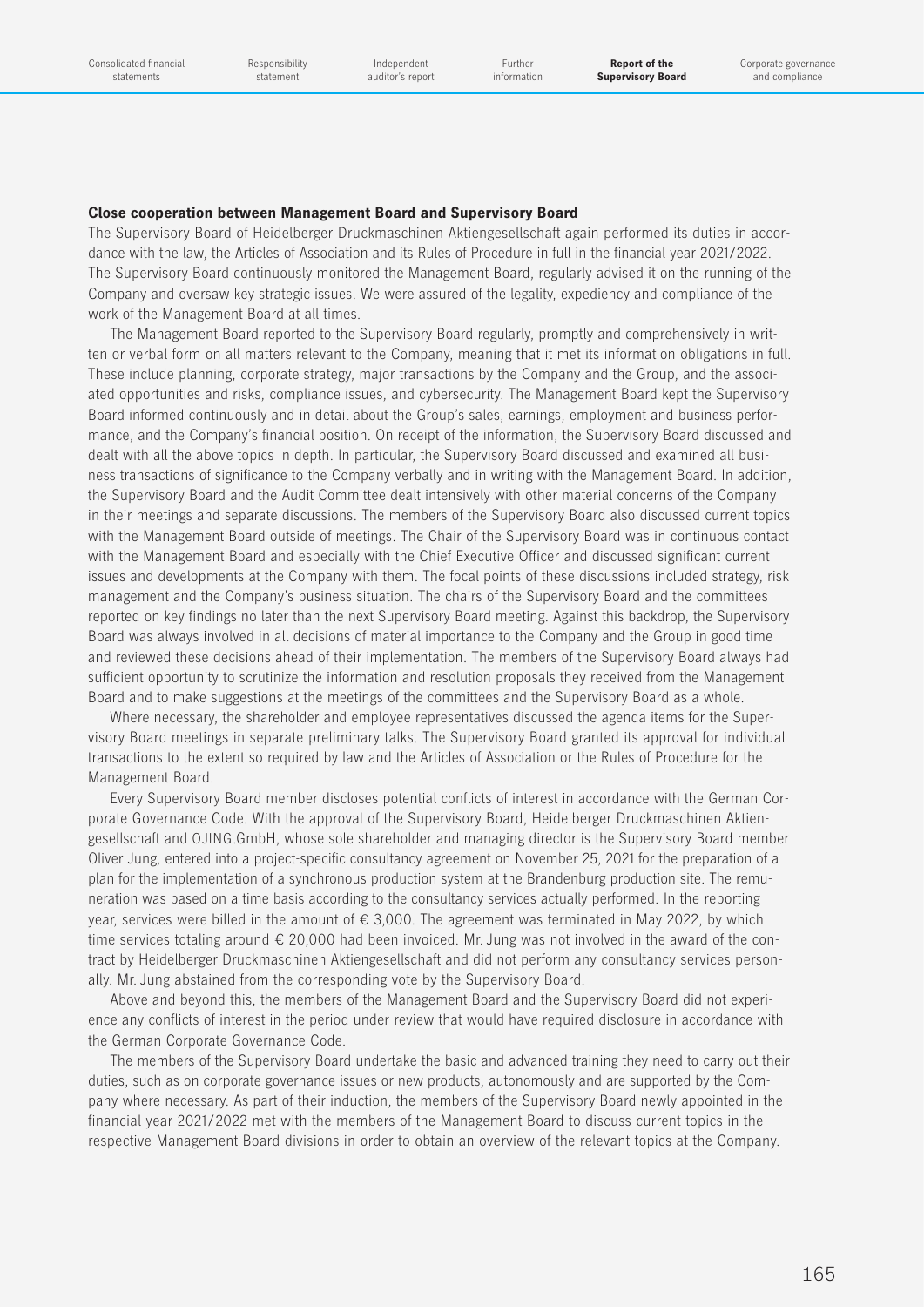### **Meetings of the Supervisory Board and key topics**

The Supervisory Board held six ordinary meetings and two extraordinary meetings in the reporting year, most of which were held as conference calls/Teams meetings due to the coronavirus pandemic. The average attendance rate at the meetings of the Supervisory Board and its committees was around 97 percent in the financial year 2021/2022. The following table shows the individual breakdown of meeting participation:

**Nomination Committee**

|                                            | Meeting<br>attendance |
|--------------------------------------------|-----------------------|
| <b>Full Supervisory Board</b>              |                       |
| Dr. Martin Sonnenschein (Chair)            | 8/8                   |
| Ralph Arns*                                | 8/8                   |
| Dr. Bernhard Buck - since July 1, 2021 -   | 6/6                   |
| Joachim Dencker* - until June 30, 2021 -   | 2/2                   |
| Gerald Dörr*                               | 8/8                   |
| Mirko Geiger*                              | 8/8                   |
| Karen Heumann - until July 23, 2021 -      | 3/3                   |
| Oliver Jung                                | 6/8                   |
| li Li                                      | 7/8                   |
| Dr. Fritz Oesterle - since July 23, 2021 - | 5/5                   |
| Petra Otte*                                | 8/8                   |
| <b>Ferdinand Rüesch</b>                    | 7/8                   |
| Beate Schmitt*                             | 8/8                   |
| Ina Schlie                                 | 8/8                   |

| Dr. Martin Sonnenschein (Chair)<br>$\cdots$ | 1/1     |
|---------------------------------------------|---------|
| Oliver Jung                                 | 1/1     |
| <b>Ferdinand Rüesch</b>                     | 1/1     |
| <b>Strategy Committee</b>                   |         |
| Dr. Martin Sonnenschein (Chair)             | 2/2     |
| Ralph Arns*                                 | 2/2     |
| Mirko Geiger*                               | 2/2     |
| Karen Heumann - until July 23, 2021 -       |         |
| Oliver Jung                                 | 1/2     |
| Li Li                                       | $0/2**$ |
| Dr. Fritz Oesterle - since July 23, 2021 -  | 2/2     |
| <b>Ferdinand Rüesch</b>                     | 2/2     |
| Ina Schlie                                  | 2/2     |
| <b>Management Committee</b>                 |         |
| Dr. Martin Sonnenschein (Chair)             | 2/2     |
| Ralph Arns*<br>.                            | 2/2     |
| Gerald Dörr*                                | 2/2     |
| Mirko Geiger*                               | 2/2     |
| Oliver Jung                                 | 2/2     |
| <b>Ferdinand Rüesch</b>                     | 2/2     |

Meeting attendance

#### **Audit Committee**

| Ina Schlie (Chair)      | 5/5 |
|-------------------------|-----|
| Oliver Jung             | 5/5 |
| Ralph Arns*             | 5/5 |
| Mirko Geiger*           | 5/5 |
| Beate Schmitt*          | 5/5 |
| Dr. Martin Sonnenschein | 5/5 |

## **Personnel Matters Committee**  . . . . . . . . . Dr. Martin Sonnenschein (Chair) 8/8 Ralph Arns\* 8/8 Gerald Dörr\* 8/8 Karen Heumann - until July 23, 2021 - 1/1 Dr. Fritz Oesterle - since July 23, 2021 - 7/7 Ferdinand Rüesch 8/8 Beate Schmitt\* 8/8

\* Employee representatives

\*\* Ms. Li Li was unable to attend the meetings of the Strategy Committee. However, the Chair of the Supervisory Board, Dr. Sonnenschein, discussed strategic matters with Ms. Li in a separate conversation ahead of the meeting and asked for her opinions.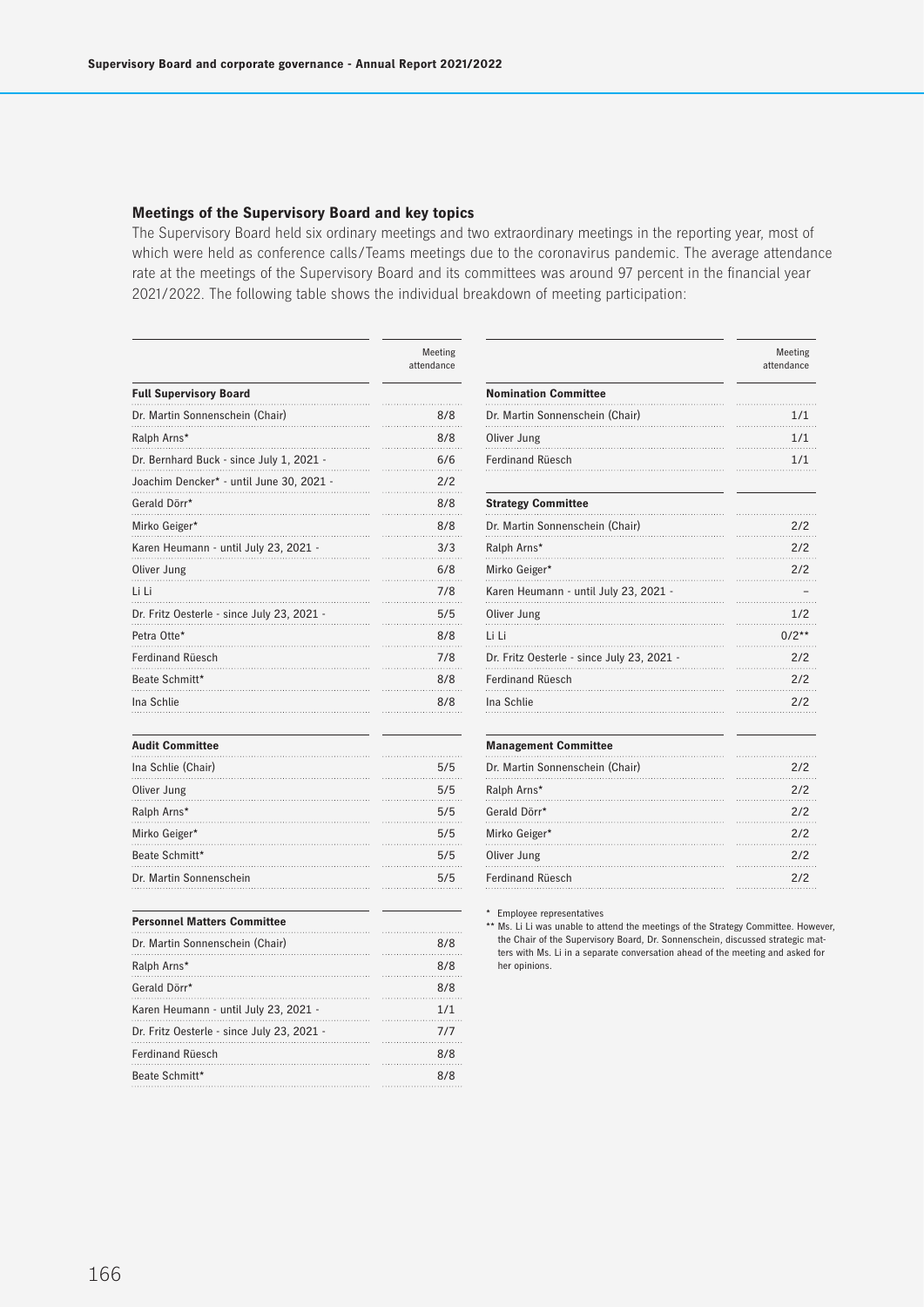The members of the Management Board took part in the meetings of the Supervisory Board unless it seemed appropriate to discuss individual matters without their participation.

The Supervisory Board's discussions focused on issues relating to strategy, the portfolio and the business activities of Heidelberger Druckmaschinen AG. The Supervisory Board also intensively addressed the capital structure and M & A transactions, especially the sale of space at the Wiesloch-Walldorf production site and the property in Brentford, UK, as well as the proceedings against Mr. Corvi/benpac.

In particular, the Supervisory Board discussed the following key topics in the reporting year:

At the Supervisory Board meeting on May 18, 2021, Dr. Sonnenschein reported on the meetings of the Nomination Committee on January 26, 2021, February 4, 2021 and March 16, 2021. The Supervisory Board discussed the proposal for a new candidate for the forthcoming election to the Supervisory Board and adopted the proposed resolution to be presented to the Annual General Meeting on the election of Dr. Fritz Oesterle to the Supervisory Board. The Supervisory Board also discussed and resolved on the arrangement of the 2021 Annual General Meeting in virtual form. Furthermore, the Supervisory Board discussed and resolved on Supervisory Board remuneration, which also formed part of the Annual General Meeting agenda. Dr. Sonnenschein reported on the meetings of the Personnel Matters Committee on March 25, 2021 and May 3, 2021, and the Supervisory Board adopted the targets for 2020/2021, the target for the variable component of Management Board remuneration for the financial years from 2021/2022 to 2023/2024, and the new Management Board remuneration system to be presented to the Annual General Meeting for approval. The Supervisory Board also discussed the results of its self-assessment. Finally, the Supervisory Board addressed the Company's strategic road map.

At its meeting on June 2, 2021, the Supervisory Board discussed the Management Board's report on the business situation, the status of the T4F project and the budget, as well as the Company's strategy. A real estate project relating to the site and building in Brentford, UK, was also presented at the meeting and resolved. Furthermore, the Supervisory Board discussed the issue of cybersecurity at Heidelberg.

In particular, the Supervisory Board also addressed the single-entity and consolidated financial statements and the management reports for the Company and the Heidelberg Group for the financial year 2020/2021, the report of the Supervisory Board, the Corporate Governance Declaration, and the separate non-financial report for the financial year 2020/2021. Following the presentation and discussion of the auditor's report on the singleentity and consolidated financial statements, the Supervisory Board established that there were no objections based on the final results of the examination by the Audit Committee and its own examination, and thus approved the single-entity and consolidated financial statements. The Supervisory Board also adopted the agenda for the 2021 Annual General Meeting and the resolution proposals made by the Supervisory Board to the Annual General Meeting, including the proposal concerning the election of Dr. Fritz Oesterle as a member of the Supervisory Board of the Company. Ms. Schlie reported on the meetings of the Audit Committee on May 4, 2021 and June 1, 2021.

The Supervisory Board discussed the current business situation of the Company at its meeting on July 23, 2021 ahead of the Annual General Meeting. The chairs of the respective committees reported on the meetings of the Audit Committee on July 22, 2021, and the Management Committee on June 7, 2021. The meeting also discussed the forthcoming Annual General Meeting and the corresponding resolution proposals.

At the constituent meeting immediately following the Annual General Meeting on July 23, 2021, the Supervisory Board confirmed Dr. Martin Sonnenschein as the Chair of the Supervisory Board and Ralph Arns as the Deputy Chair of the Supervisory Board and elected the members of the six Supervisory Board committees. The meeting also resolved an adjustment to the profile of skills and expertise of the Supervisory Board in line with the provisions of the new German Act to Strengthen Financial Market Integrity (FISG). Furthermore, the Supervisory Board resolved to commission PricewaterhouseCoopers GmbH Wirtschaftsprüfungsgesellschaft as the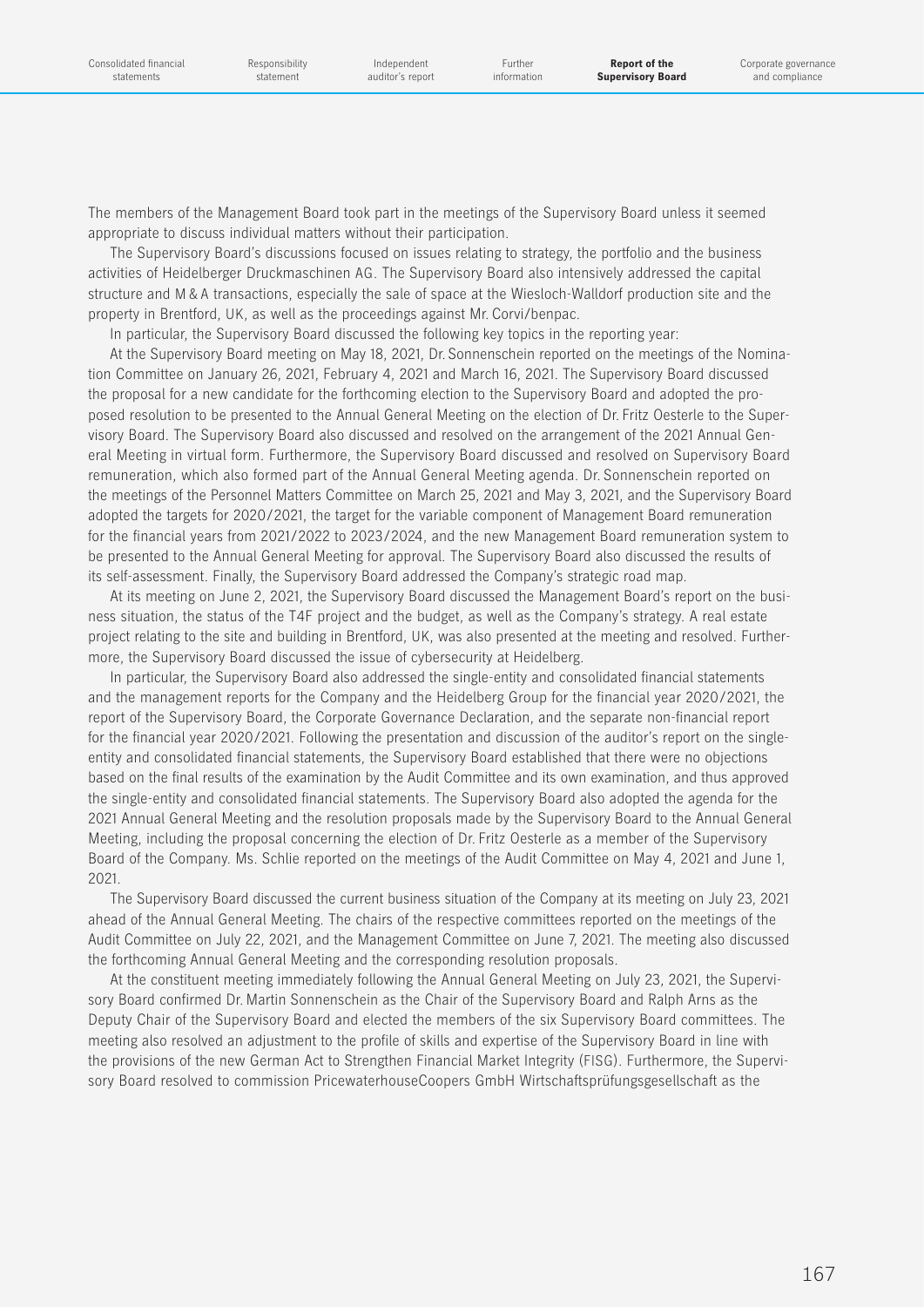auditor of the single-entity and consolidated financial statements for the financial year 2021/2022 following its election by the Annual General Meeting and issued the corresponding audit engagement. Finally, the Supervisory Board addressed the Company's strategy and a current project.

At an extraordinary meeting on October 21, 2021, the Supervisory Board discussed a potential candidate to succeed Mr. Rainer Hundsdörfer and the extension of the Management Board contract with Mr. Marcus A. Wassenberg after Dr. Sonnenschein referred to the meetings of the Personnel Matters Committee on September 30, 2021 and October 19, 2021.

At an extraordinary meeting on October 28, 2021, the Supervisory Board discussed and resolved the appointment of Dr. Ludwin Monz to succeed Mr. Rainer Hundsdörfer as a member of the Management Board and Chief Executive Officer with effect from April 1, 2022. The Supervisory Board also resolved to extend the Management Board contract with Mr. Marcus A. Wassenberg for a further five years.

The meeting of the Supervisory Board on November 25, 2021 focused on reporting and discussing the current business situation with the Management Board. A report on the status of the proceedings against Mr. Corvi/benpac was also provided. Furthermore, the Supervisory Board discussed the cooperation at the Brandenburg production site with the consultancy firm OJING.GmbH, whose managing director is the Supervisory Board member Oliver Jung, and resolved to conclude a consultancy agreement; Mr. Jung abstained from the vote on this matter.

After reviewing the recommendations and suggestions of the German Corporate Governance Code, the Supervisory Board also approved the issue, amendment and publication of the declaration of compliance of November 25, 2021. The chairs of the respective committees reported on the meetings of the Audit Committee on October 28, 2021, the Strategy Committee on November 24, 2021, and the Personnel Matters Committee on November 24, 2021. The Management Board also reported on current projects, e.g. to improve margin quality. Furthermore, a circular resolution by the Supervisory Board on the disposal of the subsidiary docufy GmbH was confirmed by the Supervisory Board and a report on the current status of cybersecurity at Heidelberg was provided.

The topics discussed at the Supervisory Board's last meeting of the reporting year, on March 29, 2022, included the current business situation, planning for the coming financial year and projections for the following years, including the Company's strategy. The Supervisory Board acknowledged the planning presented to the meeting. A resolution on a current property project was also passed, and two circular resolutions were approved. Furthermore, the chairs of the respective committees reported on the meetings of the Audit Committee on February 1 and February 8, 2022, the meeting of the Management Committee on January 20, 2022, the meetings of the Personnel Matters Committee on December 6, 2021, on January 14, January 18, and February 15, 2022, the meeting of the Nomination Committee on March 14, 2022, and the meeting of the Strategy Committee on March 28, 2022. Finally, the Supervisory Board addressed corporate governance matters. Firstly, the Articles of Association were amended to delete Contingent Capital 2014 after it became non-functional following the expiry of the convertible bond issued in 2015. The Supervisory Board also discussed the latest status of the discussion concerning the forthcoming changes to the German Corporate Governance Code. The Supervisory Board also approved the Management Board's resolution that the Annual General Meeting of the Company in 2022 be held in virtual form.

Furthermore, the Supervisory Board passed three resolutions by way of written circular during the financial year 2021/2022.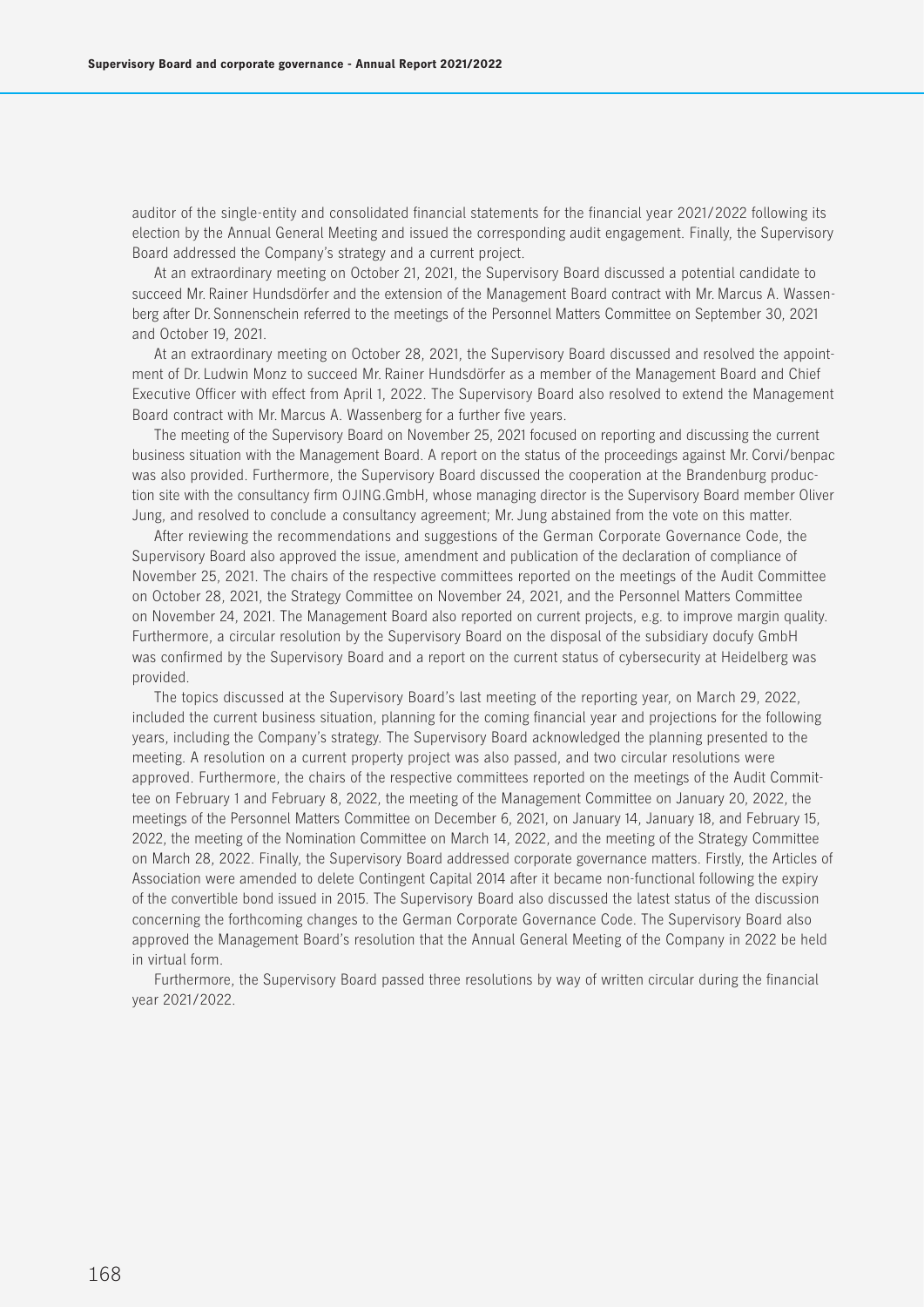Responsibility statement

Independent auditor's report

Further information

### **Corporate governance**

The Supervisory Board continuously addressed the standards of good corporate governance in the course of financial year 2021/2022. Further information on the Company's corporate governance and related activities of the Supervisory Board can also be found in the Corporate Governance Declaration on our websit[e www.heidel](https://www.heidelberg.com/global/en/about_heidelberg/company/corporate_governance/corporate_governance_3/corporate_governance_statement/corporate_governance_statement.jsp)[berg.com under Company > About Us > Corporate Governance > Corporate Governance Declaration.](https://www.heidelberg.com/global/en/about_heidelberg/company/corporate_governance/corporate_governance_3/corporate_governance_statement/corporate_governance_statement.jsp)

Corporate governance at Heidelberger Druckmaschinen Aktiengesellschaft is discussed in detail in the Corporate Governance Declaration on pages 191 to 199 of the Annual Report.

#### **Work in the committees**

The Supervisory Board of the Company has set up six permanent committees to support it in its work:

- -
- ¬ Mediation Committee ¬ Audit Committee ¬ Personnel Matters Committee
- ¬ Management Committee ¬ Nomination Committee ¬ Strategy Committee
- 

The Supervisory Board's six committees prepare decisions for the Supervisory Board as a whole and pass resolutions on matters delegated to them for a decision.

The chairs of the respective committees reported to the Supervisory Board regularly and comprehensively on their activities at the meetings of the Supervisory Board. The composition of the committees in the financial year 2021/2022 is presented in the notes to the consolidated financial statements.

The Personnel Matters Committee met eight times in the reporting year 2021/2022. Its activities focused on the identification of candidates to succeed Mr. Rainer Hundsdörfer, the definition and review of the targets for variable compensation, the reorganization of Management Board compensation with a view to the recommendations of the German Corporate Governance Code, and human resources matters relating to Management Board contracts. The Personnel Matters Committee also addressed the extension of the Management Board contract with Mr. Marcus A. Wassenberg.

The Audit Committee held five regular meetings in the reporting year. It examined quarterly and ad hoc issues relating to the Company's net assets, financial position and results of operations and its risk reporting. Furthermore, together with the auditor, this committee also focused intensively on the annual and consolidated financial statements in addition to the quarterly financial statements, the accounting policies applied and the specifics of the separate and consolidated financial statements. Other topics discussed at the meetings included the liquidity situation of the Heidelberg Group and its refinancing, the development of the capital structure (equity and borrowed funds), the effects of the reorganization and ongoing development of the segments, revenue recognition and accounting for leases, accounting for and assessing the subscription business model, risk management, the internal controlling and audit system, compliance, the implementation and impact of the portfolio and restructuring measures, the impact of the COVID-19 pandemic, the accounting treatment of pension provisions, investment controlling, new segmentation and sales financing.

The Strategy Committee met twice in the reporting year and discussed the Packaging Solutions and Print Solutions segments, recurring revenue, the strategy in China as well as Prinect, Zaikio, e-mobility, and printed electronics. The Strategy Committee also discussed the ESG sustainability initiative, digital printing, cybersecurity in the graphics industry, and a current project.

The Nomination Committee met once in the reporting year. Its meeting addressed the proposals for election to the Supervisory Board at the Annual General Meeting on July 21, 2022.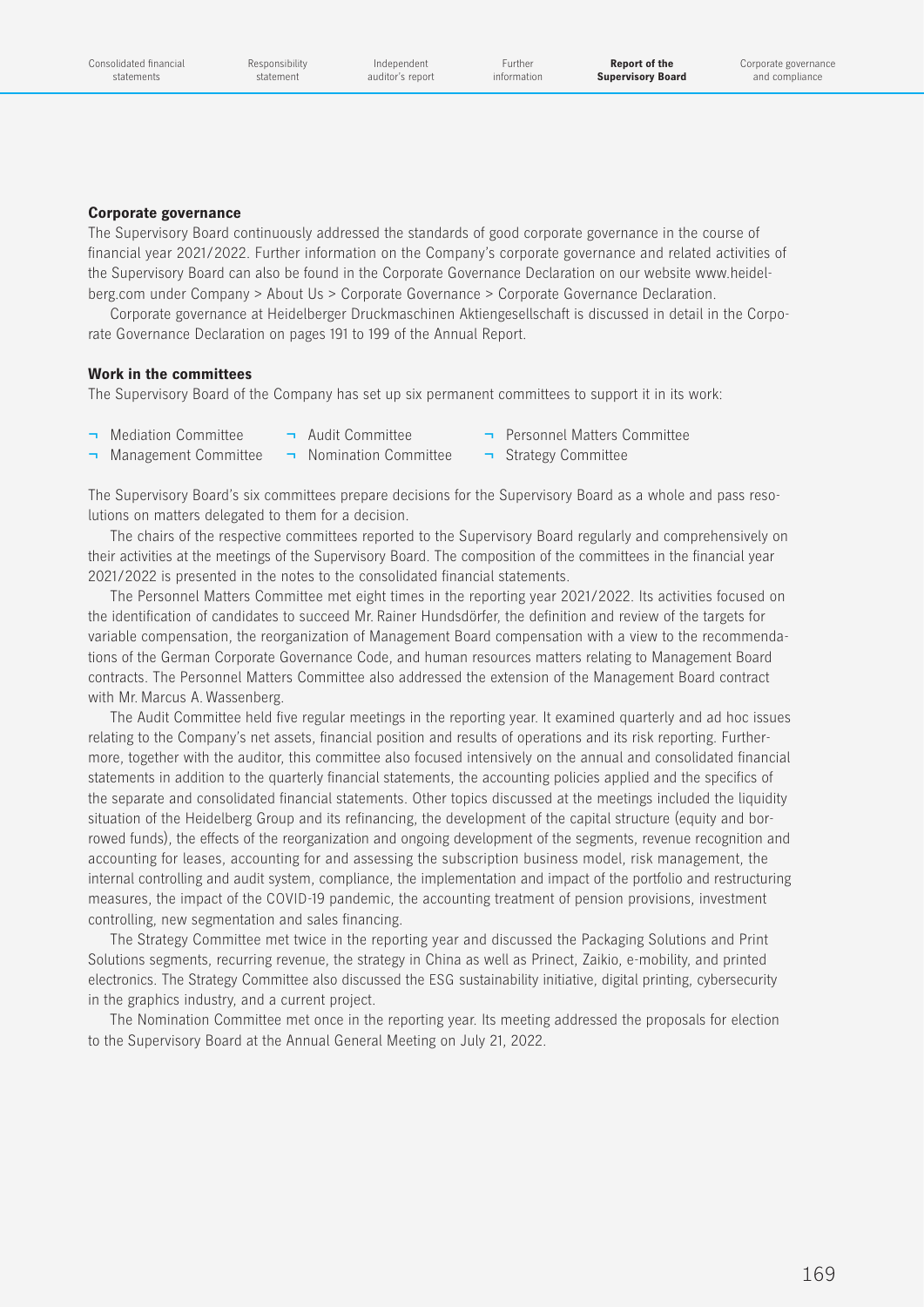The Management Committee met twice in the reporting year. It discussed measures to improve the Company's margins, the value chain for Print Solutions and Packaging Solutions, the R & D budget, and an analysis of selling costs. The Management Committee also addressed the status of the proceedings against Mr. Corvi/benpac, the further development of e-mobility, the performance of the Company's share price, and its consulting costs.

The Mediation Committee in accordance with section 27 (3) of the German Codetermination Act did not need to convene in the reporting year.

#### **Audit of the single-entity and consolidated financial statements**

The Annual General Meeting on July 23, 2021, appointed PricewaterhouseCoopers GmbH Wirtschaftsprüfungsgesellschaft, Frankfurt/Main, as the auditor of the single-entity and consolidated financial statements. This company audited the single-entity financial statements for the financial year 2021/2022 in accordance with the German Commercial Code (HGB) and the German Stock Corporation Act (AktG), the management report of Heidelberger Druckmaschinen Aktiengesellschaft, and the consolidated financial statements and Group management report of the Heidelberg Group in accordance with IFRSs as applicable in the European Union (EU) as prepared by the Management Board on May 20, 2022 and issued each with unqualified opinions. The auditor responsible for the audit was Dr. Bernd Roese, who held this position for the second year. The single-entity financial statements, the consolidated financial statements, the management report of the Company, the management report of the Heidelberg Group, and the separate combined non-financial report were submitted to all of the members of the Supervisory Board immediately after their preparation. The reports of the auditors were also distributed to all of the members of the Supervisory Board in good time. At the meeting of the Audit Committee on June 1, 2022, the responsible auditor presented the results of the audit and the Audit Committee discussed the single-entity and consolidated financial statements, the management report for the Company and the management report for the Heidelberg Group and the audit documentation in the presence of the auditor in order to prepare its discussion by the full Supervisory Board. The auditor answered all questions in full. The auditor was also represented at the Supervisory Board meeting on June 3, 2022 by the two auditors who signed the audit opinions. During the meeting of the full Supervisory Board, they reported on the results of their audit and on the fact that there are no significant weaknesses in the internal controlling and risk management system with regard to the (Group) accounting process. They were available to the members of the Supervisory Board to answer questions and answered all of these questions in full. The auditor also informed the meeting about the services provided in addition to the audit of the financial statements and confirmed that there were no circumstances giving rise to concerns over its impartiality. The audit report does not include any comments or indications of any inaccuracies in the declaration of compliance with the German Corporate Governance Code. The Chair of the Audit Committee reported to the Supervisory Board on the key contents and findings of the examination by the Audit Committee and gave recommendations for the resolutions by the Supervisory Board, including the approval of the single-entity and consolidated financial statements as prepared. In line with the Audit Committee's proposal, the Supervisory Board then concurred with the audit findings. On the basis of its own examination of the singleentity financial statements, the consolidated financial statements, the management report of Heidelberger Druckmaschinen Aktiengesellschaft and the management report of the Heidelberg Group, the Supervisory Board came to the conclusion that it had no reservations. The Supervisory Board approved the single-entity financial statements of Heidelberger Druckmaschinen Aktiengesellschaft for the year ended March 31, 2022 as prepared by the Management Board and the consolidated financial statements of the Heidelberg Group for the year ended March 31, 2022. The single-entity financial statements were therefore adopted.